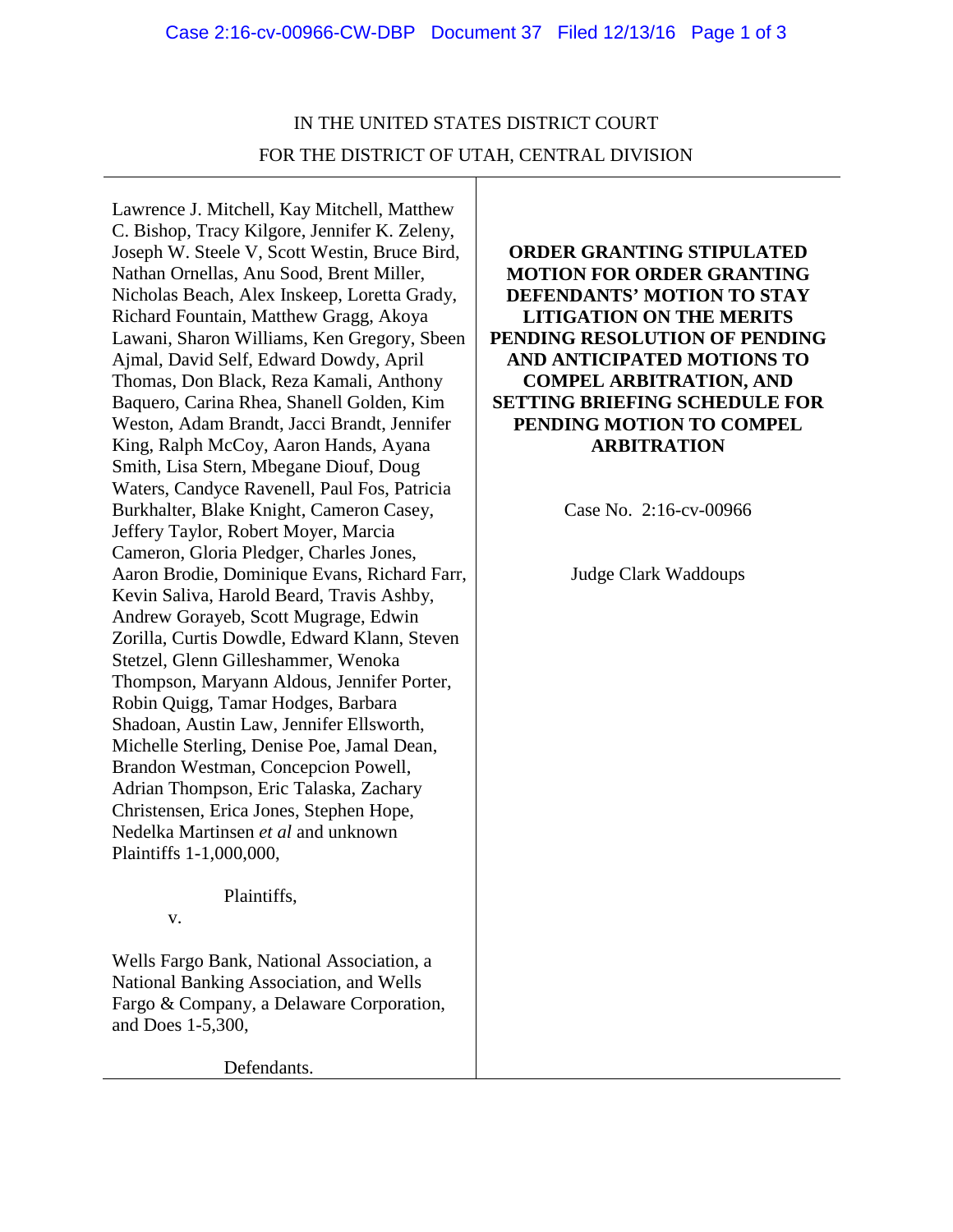## Case 2:16-cv-00966-CW-DBP Document 37 Filed 12/13/16 Page 2 of 3

Based on the parties' Stipulated Motion for Order Granting Defendants' Motion to Stay Litigation on the Merits Pending Resolution of Pending and Anticipated Motions to Compel Arbitration, and Setting Briefing Schedule for Pending Motion to Compel Arbitration (ECF No. 36), and for good cause appearing therefor, the Court HEREBY ORDERS that:

- (1) Defendants' pending Motion to Stay Litigation on the Merits Pending Resolution of Pending and Anticipated Motions to Compel Arbitration (ECF No. 29) is GRANTED, and that:
	- (a) litigation on the merits of Plaintiffs' claims in this action—including further briefing and resolution of Defendants' pending Motion to Dismiss the Second Amended Complaint for Failure to State a Claim under Rule 12(b)(6), or, in the Alternative, for a More Definite Statement under Rule 12(e) (ECF No. 30) ("Motion to Dismiss")—is STAYED until the Court has determined whether each of the named Plaintiffs in this action should be compelled to bring his or her claims in arbitration;
	- (b) should the stay be lifted, the parties shall meet and confer and submit for the Court's approval a proposed briefing schedule on Defendants' Motion to Dismiss;
- (2) The briefing schedule on Defendants' pending Motion to Compel Arbitration Pursuant to FAA §§ 3-4 (ECF No. 24) ("Motion to Compel Arbitration") is set as follows:
	- (a) Plaintiffs' deadline to file their opposition to Defendants' pending Motion to Compel Arbitration is December 23, 2016; and